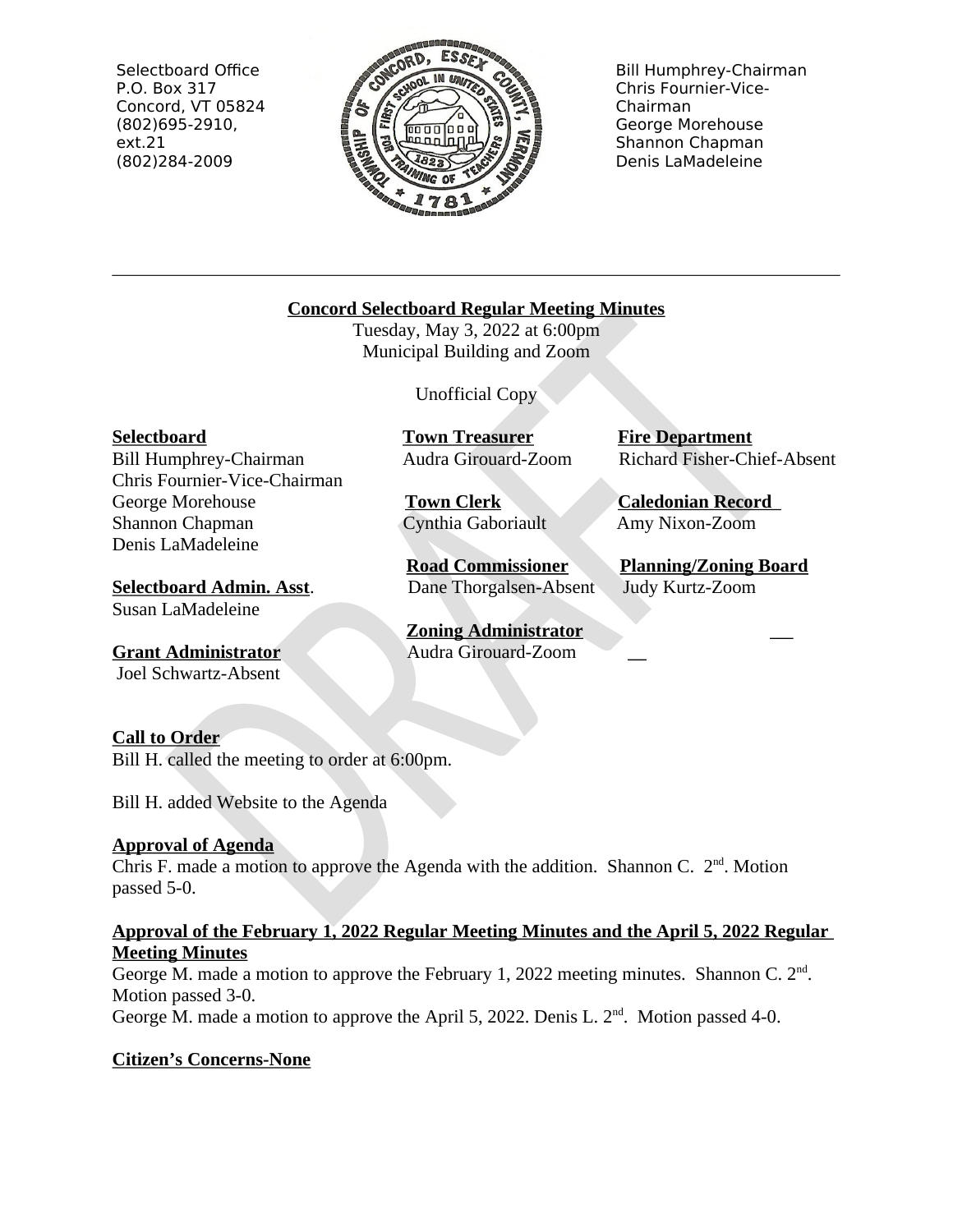## **Old Business**

### **Town Clerk**

Cindy G. stated that she sent out late noticed to unlicensed dog owners. 94 dogs are still unlicensed.

#### **Town Treasurer**

Audra G. emailed the Board with the April reports for review. She informed the Board that she received a Highway Supplement Payment for \$3,287.95 from the State. She also presented the Annual Proper Use of Public Funds to the Board for acknowledgment.

Chris F. made a motion to acknowledge the Annual Proper Use of Public Funds. George M.  $2<sup>nd</sup>$ . Motion passed 5-0.

#### **Zoning Administrator**

Audra G. updated the Board on the South Street burnt trailer property. The property has been mostly cleaned up. She also asked the Board for a motion concerning the decision from the previous meeting to waive all but \$3,000.00 in fees.

Chris F. made a motion to waive all but \$3,000.00 in fees for the F. Schwag property located on South Street. Shannon C. 2<sup>nd</sup>. Motion passed 5-0.

Audra G. also provided the Board with a list of properties that are in violation of the Junk and Dangerous Buildings Ordinances. Susan L. will draft letters to the property owners.

#### **Road Commissioner-Absent**

#### **Fire Department-Absent**

#### **Planning/zoning Board**

Judy K. was available to update the Board on items concerning the Planning/Zoning Board, but due to technical difficulties was unable to communicate.

#### **Grant Administrator-Absent**

#### **New Business**

#### **Memorial Day Parade**

Susan L. informed the Board that the Memorial Day Parade would be moving forward this year and that Jaye Young will be organizing the event. She also stated that the State Permit for the Parade was approved. Parade will be held on May 30, 2022 at 10:00am on Main Street.

#### **Green Up Day**

Susan L. stated that Green Up Day is on May 7, 2022. Posters have been put up announcing the event and green Bags have been available for the last three week.

#### **Town Building Issues**

There was a brief discussion concerning some of the issues regarding the Town Buildings. Chris F. will research some information concerning the Buildings and update the Board at the June Meeting.